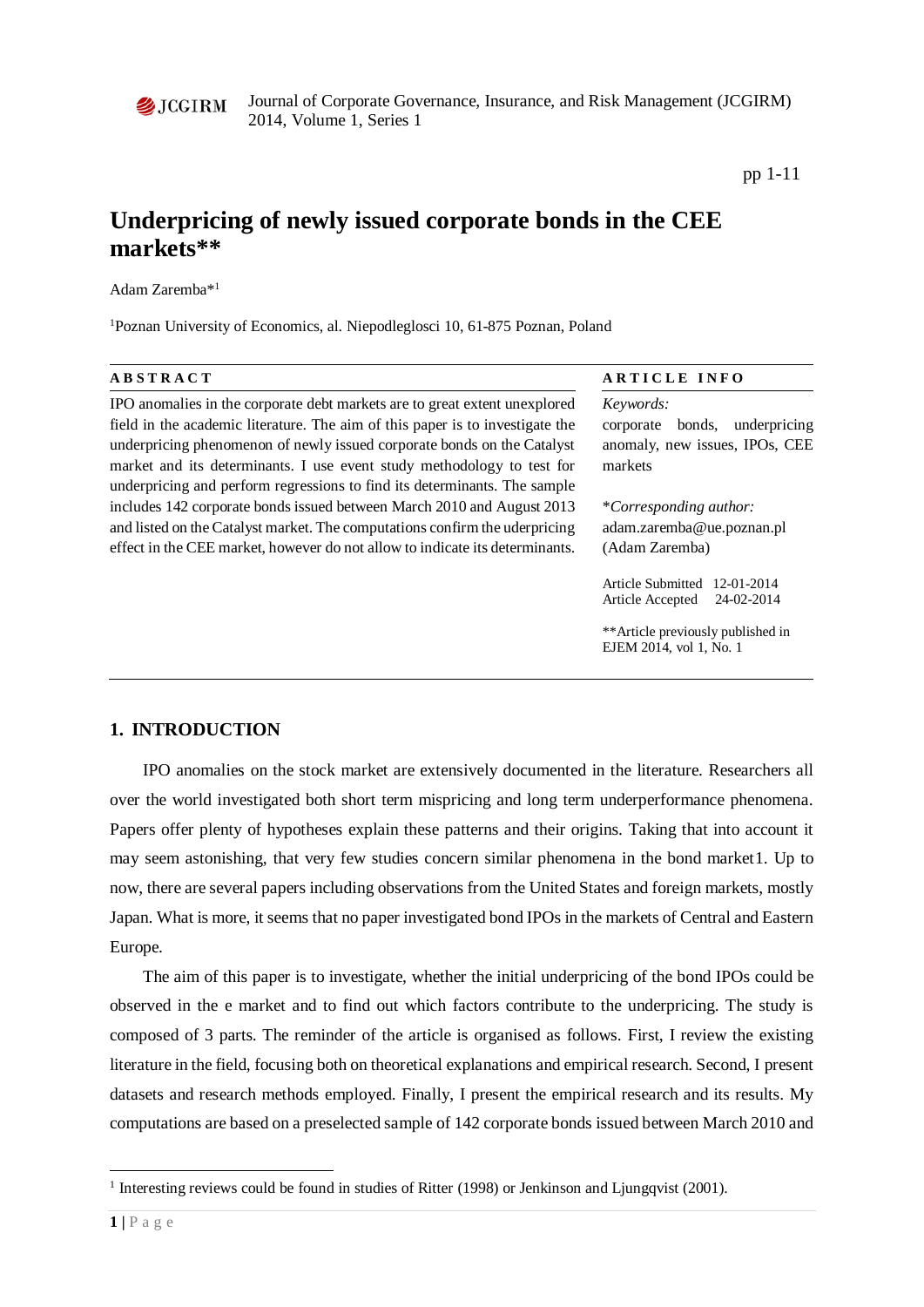August 2013 which were listed Catalyst, the only regulated market in CEE dedicated to corporate debt. The paper ends with conclusion and suggestions for further research.

The paper makes two crucial contributions to the relatively modest literature on initial bond offering (IBO) mispricing. Firstly, it attempts to verify whether the IBO mispricing is present also in the CEE markets. Secondly, it tries to identify which factors influence a size of the mispricing, by amplifying it or minimising. The results of analysis are important for both "sides" of financial markets. From the point of companies seeking financing, they allows to better estimate a cost of capital and its components, and thus helps to decrease and optimise it. On the other hand, the research results helps investors to better forecast the expected rate of returns in the corporate bond market.

#### **2. THEORETICAL BASIS**

There are many hypotheses explaining initial underpricing at stock IPOs, but not many of them could be applied to the bond market. In practice, two standard explanations are offered: asymmetric information between investors and excessive competition between underwriters.

The first prominent explanation is presence of asymmetry in access to information among various market participants. The hypotheses may come in a few forms which may slightly differ from each other. Rock (1986) emphasise the winner's curse problem, which emerges when well informed investors request allocation only of low and fair value IPOs. Thus, the allocation of overpriced and frequently unprofitable IPOs is left to uninformed investors. The problem is solved through underpicing. It offers profit to uninformed investors, which would otherwise not participate in the IPOs. The Rock's model is extended by Benveniste, Busaba and Wilhelm (2002), and also by Sherman and Titman (2002). Those authors regard undepricing as a sort of payment to IPO participants for revealing information about their opinions and valuations of the bonds offered.

Another extension of information-based theories focuses on differences in access to information of investors and managers. This hypothesis involves signalling models (Allen and Faulhaber 1989, Welch 1989, Grinblatt and Hwang 1989) and is related to a lemons problem. If investors cannot tell the difference between "good" and "bad" companies, they value all of them the same. This is the reason why managers of good companies want to differentiate themselves from the bad ones and take advantage of underpricing mechanism "to receive their true, high worth" (Cai, Helwege, Warga 2007). Some authors suggest that the underpricing problem may be reduced thanks to a good reputation of an underwriter (Chemmanur and Paeglis 2005, Chemmanur and Fulghieri 1994, Hughes and Thakor 1992, Diamond 1989, Diamond 1991, Gorton 1996, Fenn 2000, Carty 1996).

Datta, Iskandar-Datta and Patel (1997) suggest that undepricing could be also a result of excessive competition among underwriters. According to their explanation, underwrites compete rather for high credit quality issues than low quality ones (junk bonds or not rated bonds). As a consequence, they drive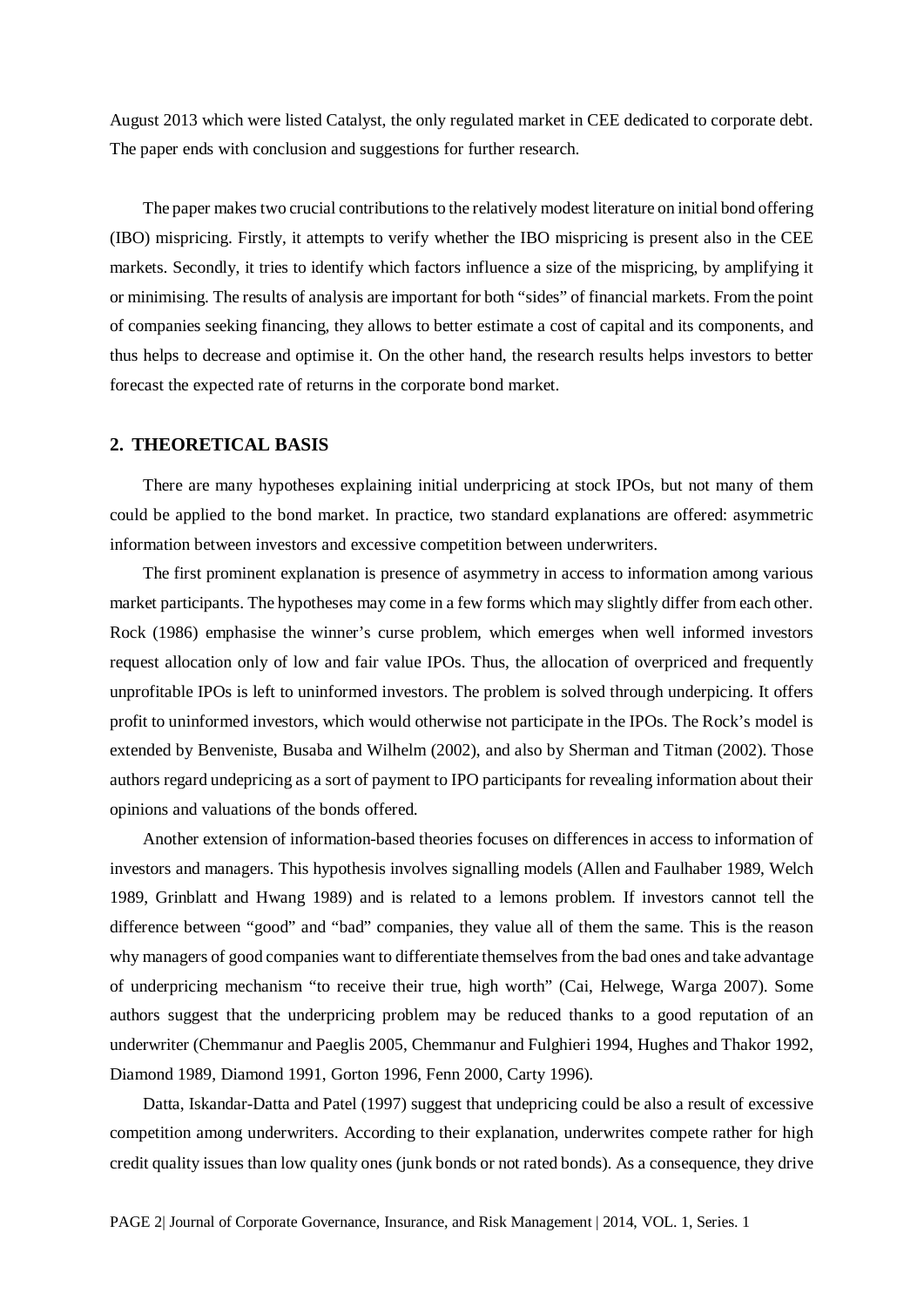up prices of investment grade bonds and push down prices of junk bonds. Due to that, the first group may be overpriced, and the other underpriced.

The competition hypothesis appears to have two weak points. Firstly, it is difficult to justify why some investors actually buy overpriced bonds. Secondly, there is an issue of other dimensions over which underwrites compete: commissions, size of an issue, etc.

The competition hypothesis seems to be confirmed for instance by Datta, Iskandar-Datta and Patel (1997), who observed that positive abnormal rates of return on the IPO day are characteristic for low rating bonds, while investment grade debt often perform poorly during IPO. These studies appear to be confirmed by Cai, Helwege and Warga (2007), but it is worth noting that McKenzie and Takaoka (2008) come to an opposite conclusion. Some extensions of the competition model may be found also in the paper of Takaoka and McKenzie (2006).

Besides the theories described above, some attempts were taken to explain the underpricing phenomenon with liquidity issues. However, this field of research resulted in mixed conclusions. Ellul and Pagano (2006) think that bond underpricing may be regarded as a form of compensation for low liquidity right after the IPOs, which they partly confirm with their empirical research. On the other hand, Booth and Chua (1996) conclude, that initial underpricing induce higher investors' activity right after the bond IPOs. Finally, the study of McKenzie and Takaoka (2008) is also worth mentioning. The authors connect the IPO underpricing effect with a level of market and interest rates volatility.

Empirical research over abnormal IBO returns takes usually two forms: either analysis of bond YTMs or price patterns. Early studies (Ederington 1974, Lindvall 1977, Sorensen 1982) examined mostly YTMs and indicated that these of newly issued bonds before the first listing are usually higher than already listed bonds with a matching maturity and credit quality. However, because of difficulties in proper YTM calculation in case of bonds with built-in options, Weinstein (1978) decided to use benchmark-corrected prices instead of YTMs. He based his computations on a sample of 179 initial bond offerings and 412 seasoned bond offerings from years 1962-74. Most of the bonds were investment grade. Weinstein observed 0,366% average abnormal return in the first month of listing. On the other hand, Fung and Rudd (1986) did not manage to confirm existence of IBO underpricing and Wasserfallena and Wydler (1988) found proofs of this phenomena in the Swiss market.

Older studies did not distinguish between initial and secondary bond offerings. In contrast, Datta, Iskandar-Datta and Patel (1997) investigated exclusively IBOs. The authors used listings from NYSE and found positive abnormal returns averaging 1,85% for junk bonds and negative abnormal returns for investment grades. A similar methodology was employed by Helwege and Kleiman (1988), who used also dealer quotations. The regarded such approach as more appropriate due dealer-dominated character of the bond market. These researchers found statistically significant underpricing of speculative bonds, but only of 39 basis points.

Among the newer IBO research, it is necessary to point out papers of Kozhanov and Ogden (2012), as well as Cai, Helwege and Warga (2007), which both generally confirm underpricing phenomenon. In

PAGE 3| Journal of Corporate Governance, Insurance, and Risk Management | 2014, VOL. 1, Series. 1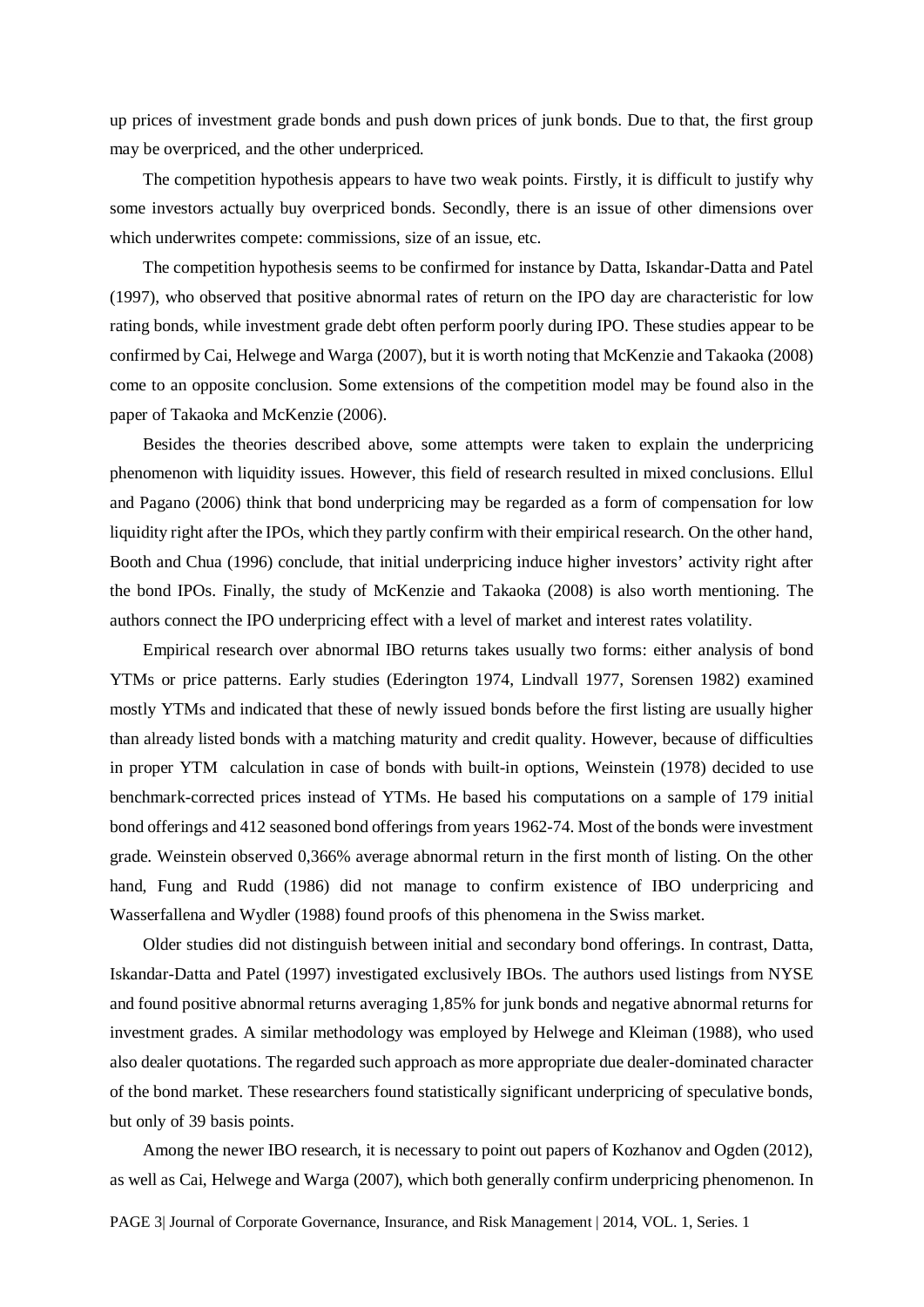contrast, McKenzie and Takaoka (2008), find out that corporate bonds in the Japanese market were rather overpriced than underpriced. Finally, interesting remarks could be found in a paper of Kohanov, Ogden and Vaghefi (2011). These authors indicate, that corporate bonds usually right after the IPO deliver abnormal rates of return, which last up to 6 months. However, later the bonds usually underperform effectively erasing initial superior returns.

#### **3. DATA SOURCES AND RESEARCH METHODS**

I based my computations on all corporate bonds listed on the Catalyst market, which were issued between March 2010 and August 2013 (the full period since the market was opened). I eliminated from the sample zero-coupon bonds (because of different price behaviour), government guaranteed bonds (because there are more similar to government bonds than corporate bonds), and bonds with no single trade during the first 100 days from IPO (in order to eliminate the distortions implied by lack of liquidity). After these operations, the final sample consisted of 142 corporate bond offerings. Data involving prices, dates, and benchmarks come from Bloomberg.

The analysis of behaviour of corporate bonds after an offering was performed according to a following procedure. First, I begin with the popular average cumulative abnormal returns (ACAR) approach. Next, using previously calculated ACARs, I performed regression analysis with dummy variables.

I begin by calculating abnormal returns (ARs) for each day within the 180-days period after the first listing. The daily AR was calculated as:

$$
AR_{it} = R_{it} - R_{E(i,t)},
$$
\n<sup>(1)</sup>

where Rit denotes bond i return[2](#page-3-0) on day t, and RE(i,t) is bond's i expected return on day t. The econometric literature offers a wide range of expected return models, which additionally in recent years significantly gained on sophistication. Interesting reviews could be found for instance in Campbell, Lo and MacKinlay (1996), MacKinlay (1997) or Kothari and Warner (1997, 2006). In this paper I employ benchmark-corrected rates of return, which is similar to the methodologies employed in the studies of Datta, Iskandar-Datta, Patel (1997) and Cai, Helwege, Warga (2007). From the formal point of view, it is a variation of a market model, as presented by MacKinlay (1996).

$$
R_{it} = \alpha_i + \beta_i R_{mt} + \varepsilon_{it},
$$
  
\n
$$
E(\varepsilon_{it0}) = 0, \quad var(\varepsilon_{it0}) = \sigma_{\varepsilon}^2.
$$
\n(2)

 $\overline{a}$ 

<span id="page-3-0"></span><sup>&</sup>lt;sup>2</sup> I used logarithmic rates of return in all the computations.

PAGE 4| Journal of Corporate Governance, Insurance, and Risk Management | 2014, VOL. 1, Series. 1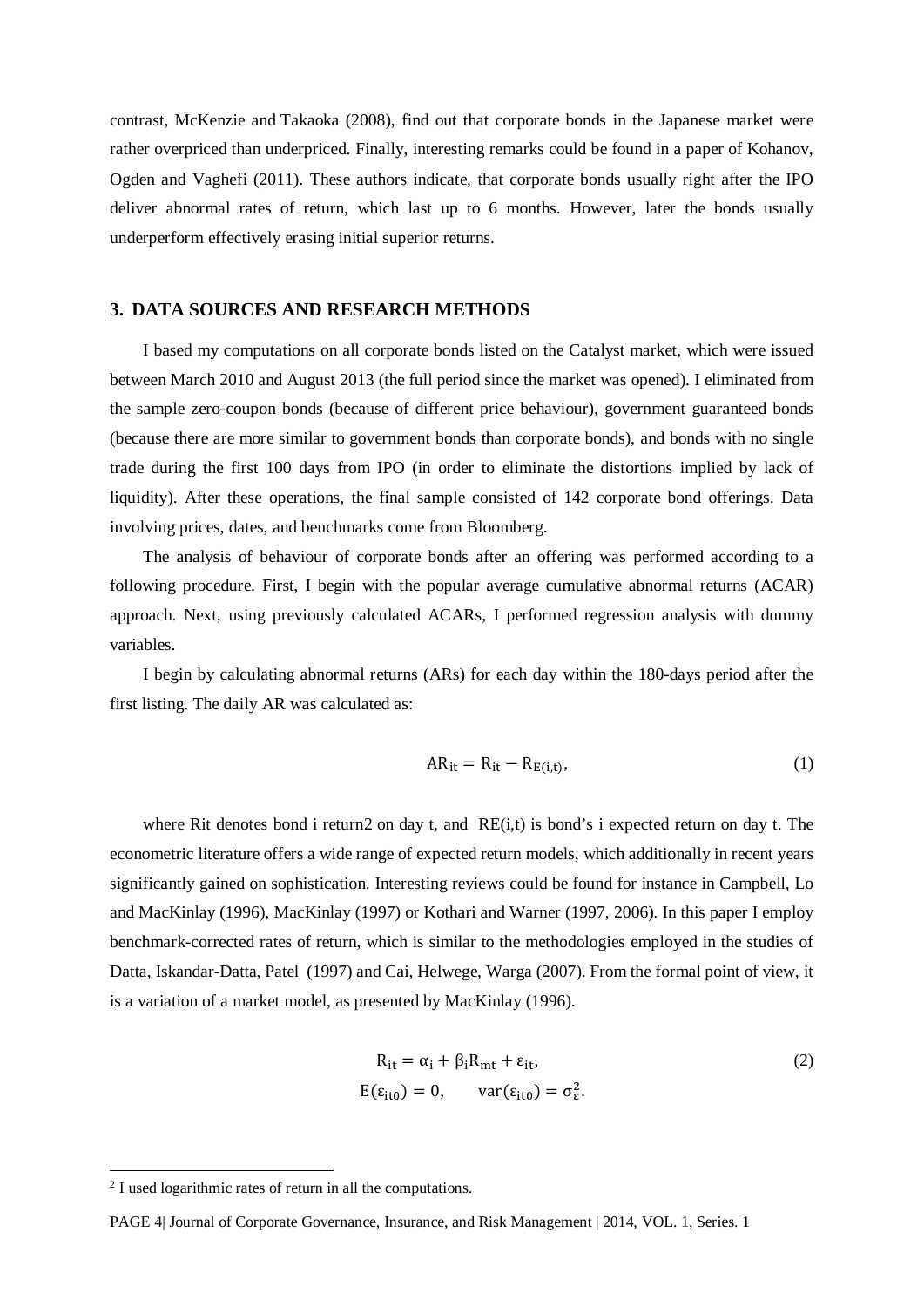where Rit and Rmt are the period-t returns on security and the market portfolio,  $\varepsilon_{it}$  is the zero mean disturbance term and  $\alpha i$ ,  $\beta i$  and  $\sigma_{\epsilon}^2$  are the parameters of the market model. The actual model I use was a market-adjusted return model (MacKinlay 1996). The market adjusted model is a restricted market model with αi constrained to be 0 and βi constrained to be 1.

Finally, the model's specifications is as follows:

$$
R_{it} = R_{mt}.
$$
 (3)

I use maturity-matched Bloomberg/EFFAS Bond Price Indices as benchmark portfolios. It would be more appropriate to use a corporate bond index, which would factor not only variation in interest rates, but also changes in credit spreads, but there are no such indices available in the CEE market.

It is also necessary to point out, that the first ARit was computed against the issuing price, and that it related to the benchmark behaviour in the period between the offering and the first transaction day.

After computing daily ARs based on expected return models, I proceed with time-series aggregation, so as to obtain cumulative abnormal returns (CARs):

$$
CAR_i = \sum_{t=1}^{T} AR_{it},
$$
\n(4)

and then I average CARs cross-sectionally for all the bonds in the sample, in order to obtain average cumulative abnormal returns (ACARs):

$$
ACAR = \sum_{i=1}^{N} CAR_i.
$$
 (5)

When I calculate ACARs, I divide the full sample additionally into subsamples, based on various bond characteristics, which could potentially influence the scale of abnormal returns: maturity, collateral, public status at the time of issue, its size and its character (initial or secondary).

The zero hypothesis that ACARs are not significantly different from zero was confronted with an alternative hypothesis that ACARs actually differ from zero. I verified this hypothesis with parametric (t-statistic and t-Student distribution) and non-parametric tests (z-statistic from a bootstrap procedure).

Next, using the CARs based on the closing price at the first session with any transactions, I regress CARs against some dummy variables. The aim of the regression was to investigate which factors contribute to the variation in abnormal returns and was based on the same variables, which were used earlier to divide the sample into the subsamples:

- IPO the first offering on the bond market,
- private status issuer's stocks were not listed in any regulated market at the day of offering,
- lack of collateral bonds were not secured with any collateral,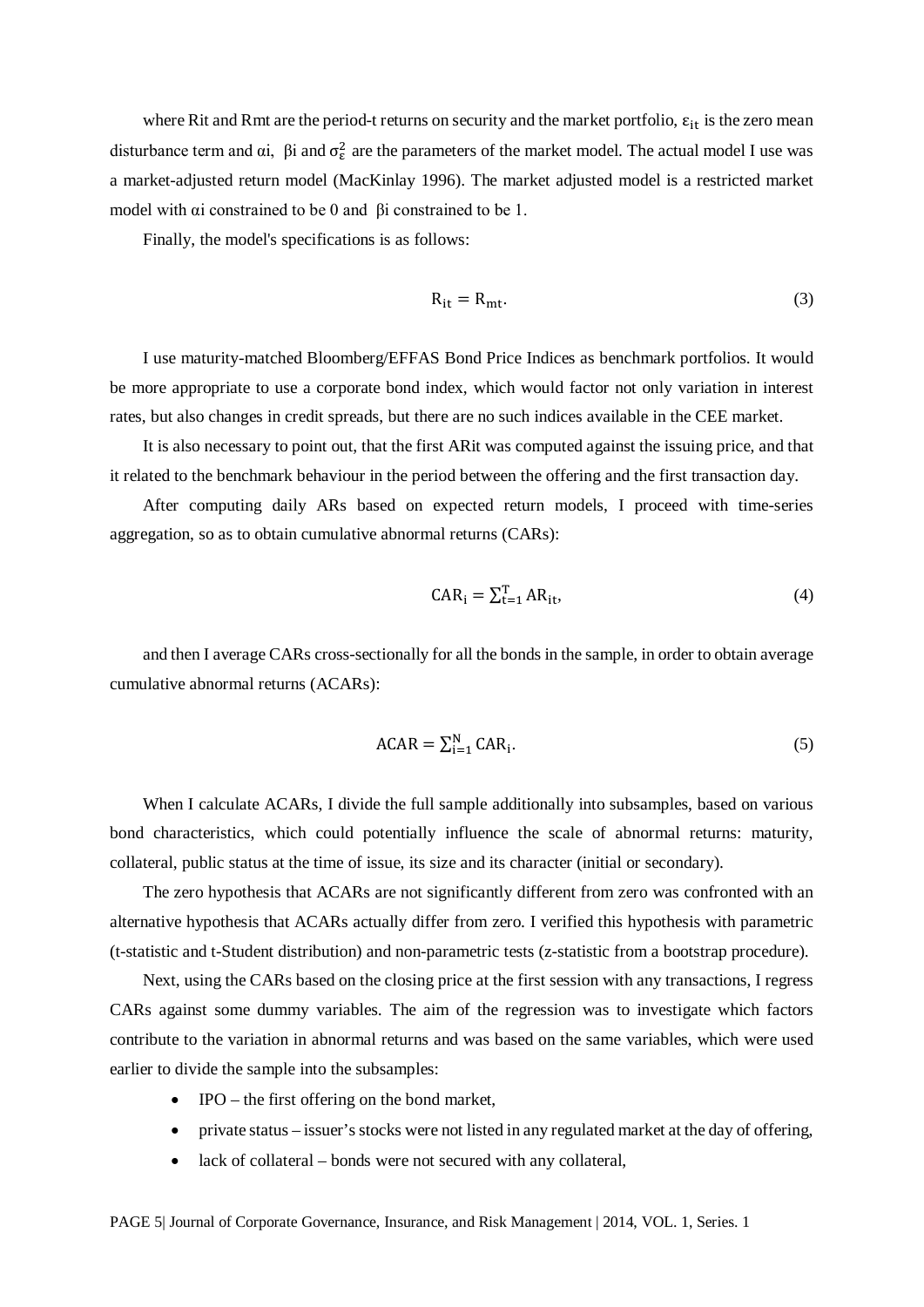- small issue  $-$  a total size of an issue did not exceed 10 mio. PLN,
- long term bond bond's maturity was longer than 3 years.

The regression analysis was performed in 8 separate dummy variable configurations. The regression parameters are estimated employing OLS and tested in parametric way.

## **4. RESULTS AND INTERPRETATION**

Figure 1:. presents the cumulated ACAR rates during 180 days after the first transaction.



**Figure 1:** ACARs during 180 days following the first trading session.

The price behaviour generally follows the patterns observed in the US market in the subinvestment grade bonds segment. During the first 2 months of listings the bonds delivered almost 1% abnormal returns. Next, the superior performance successively weakened, and finally between the  $4<sup>th</sup>$  and the  $6<sup>th</sup>$ month the positive abnormal returns were erased to 0 or even became negative. Nonetheless, as it is depicted in Table 1., although the initial positive returns were statistically different from 0, the later negative ACARs lacked statistical significance.

| Full sample |    |                       |            | <b>IBOs</b> |                      |             | <b>SBOs</b> |                                 |                |   |
|-------------|----|-----------------------|------------|-------------|----------------------|-------------|-------------|---------------------------------|----------------|---|
|             |    | Day no. $ACAR$ $(\%)$ | t-stat     | N           | $ACAR$ $%$           | t-stat      |             | N ACAR $(\%)$                   | t-stat         | N |
|             |    | $0.619***$            | $3.783***$ | 142         | $0.432**$            |             |             | $2,005**$ 24 $0,656***$         | $3,414***$ 118 |   |
|             |    | $2\quad 0.675***$     | $4.139***$ |             | $142 \quad 0.597***$ |             |             | $2,767***$ 24 0.691***          | $3,601***$ 118 |   |
|             | 3  | $0.696***$            | $4.198***$ | 142         |                      |             |             | $0.561***$ 2.588*** 24 0.723*** | $3.707***$ 118 |   |
|             | 10 | $0,718***$            | $3.969***$ | 141         | 0.538                | 1,583 24    |             | $0.755***$                      | $3,638***117$  |   |
|             | 30 | $0.713***$            | $3,909***$ | 136         | $0.732**$            | $1.986**24$ |             | $0.709***$                      | $3.404***$ 112 |   |

PAGE 6| Journal of Corporate Governance, Insurance, and Risk Management | 2014, VOL. 1, Series. 1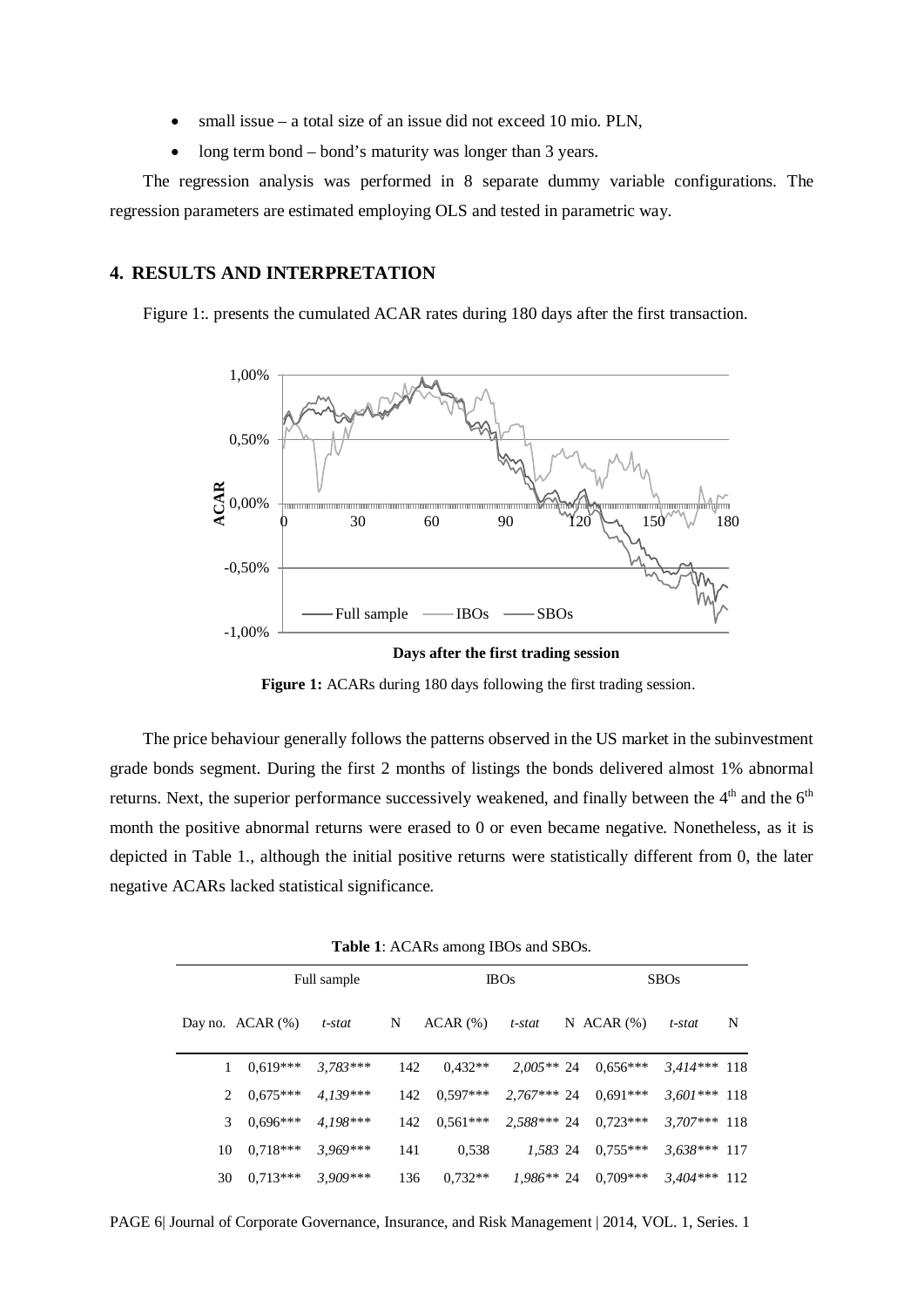|     |  |  |  | 60 $0.906***$ 3.57*** 130 $0.869*$ 1.907* 23 0.914*** 3.108*** 107 |
|-----|--|--|--|--------------------------------------------------------------------|
| 90  |  |  |  | $0.351$ $1.531$ $118$ $0.551$ $1.250$ $23$ $0.303$ $1.138$ $95$    |
| 150 |  |  |  | $-0.432$ $-1.313$ 103 0.114 0.275 20 $-0.563$ $-1.421$ 83          |
| 180 |  |  |  | $-0.636$ $-1.461$ 98 0.071 0.159 19 $-0.806$ $-1.522$ 79           |

\*, \*\*, \*\*\* denote statistical difference from 0 at 10%, 5% and 1% levels. "N" is the number of observations.

What is interesting, the IBOs' returns were not higher, but actually lower, than these of SBOs. It stays in vivid contrast to what is observed in developed markets.

Table 2. depicts ACARs during the first trading session in the subsamples.

|                                     | $ACAR$ $(\% )$            |     | % of the sample | $t$ -stat  |  |  |  |  |
|-------------------------------------|---------------------------|-----|-----------------|------------|--|--|--|--|
| Panel 1: private/public status      |                           |     |                 |            |  |  |  |  |
| Private companies                   | 0,308                     | 54  | 38,03           | 1,075      |  |  |  |  |
| Public companies                    | $0.809***$                | 88  | 61,97           | $4.117***$ |  |  |  |  |
|                                     | Panel 2: maturity         |     |                 |            |  |  |  |  |
| Short-term bonds (up to 3 years)    | $0.677***$                | 92  | 64,79           | $4,725***$ |  |  |  |  |
| Long-term bonds (more than 3 years) | 0,510                     | 50  | 35,21           | 1,317      |  |  |  |  |
|                                     | Panel 3: size of an issue |     |                 |            |  |  |  |  |
| Small issues (up to 10 mio. PLN)    | $0.396**$                 | 64  | 45,07           | $2,055**$  |  |  |  |  |
| Big issues (over 10 mio. PLN)       | $0.801***$                | 78  | 54,93           | $3,171***$ |  |  |  |  |
|                                     | Panel 4: collateral       |     |                 |            |  |  |  |  |
| Lack of collateral                  | $0.634***$                | 128 | 90,14           | $3.539***$ |  |  |  |  |
| Collateral                          | 0,475                     | 14  | 9,86            | 1,700      |  |  |  |  |
|                                     | Panel 5: IPO/SPO status   |     |                 |            |  |  |  |  |
| Initial bond offerings              | $0.432**$                 | 24  | 16,90           | $2,005**$  |  |  |  |  |
| Seasoned bond offerings             | $0.656***$                | 118 | 83,10           | $3,414***$ |  |  |  |  |

**Table 2**: ACARs in the subsamples (own computations)

\*, \*\*, \*\*\* denote statistical difference from 0 at 10%, 5% and 1% levels. "N" is the number of observations.

Analysing the Table 2., it is difficult to indicate which factors determine the size of underpricing. In fact, none of the factors, which were analysed in previous research, does not seem to contribute to forming the abnormal returns. These observations are confirmed by regression analysis shown in Table 3.

**Table 3**: Dummy variable regression (own computations).

| Parameters       | (1)        | (2)        | (3)   | (4) | (5) | (6)                                | (7)   | (8)      |
|------------------|------------|------------|-------|-----|-----|------------------------------------|-------|----------|
|                  | $0.656***$ | $0.806***$ |       |     |     | $0,475$ $0,801***0,677***0,831***$ | 0,652 | 0,787    |
| Intercept $(\%)$ | $3,663***$ | $3,930***$ |       |     |     | 0,912 3,650*** 3,337*** 3,861***   | 1,228 | 1,405    |
|                  | $-0,224$   |            |       |     |     | $-0,174$                           |       | $-0,243$ |
| IPO $(\%)$       | $-0,514$   |            |       |     |     | $-0,399$                           |       | $-0,524$ |
| Private company  |            | $-0,501$   |       |     |     | $-0.490$                           |       | $-0,359$ |
| (%)              |            | $-1,493$   |       |     |     | $-1,452$                           |       | $-0,998$ |
|                  |            |            | 0,159 |     |     |                                    | 0.371 | 0,358    |

PAGE 7| Journal of Corporate Governance, Insurance, and Risk Management | 2014, VOL. 1, Series. 1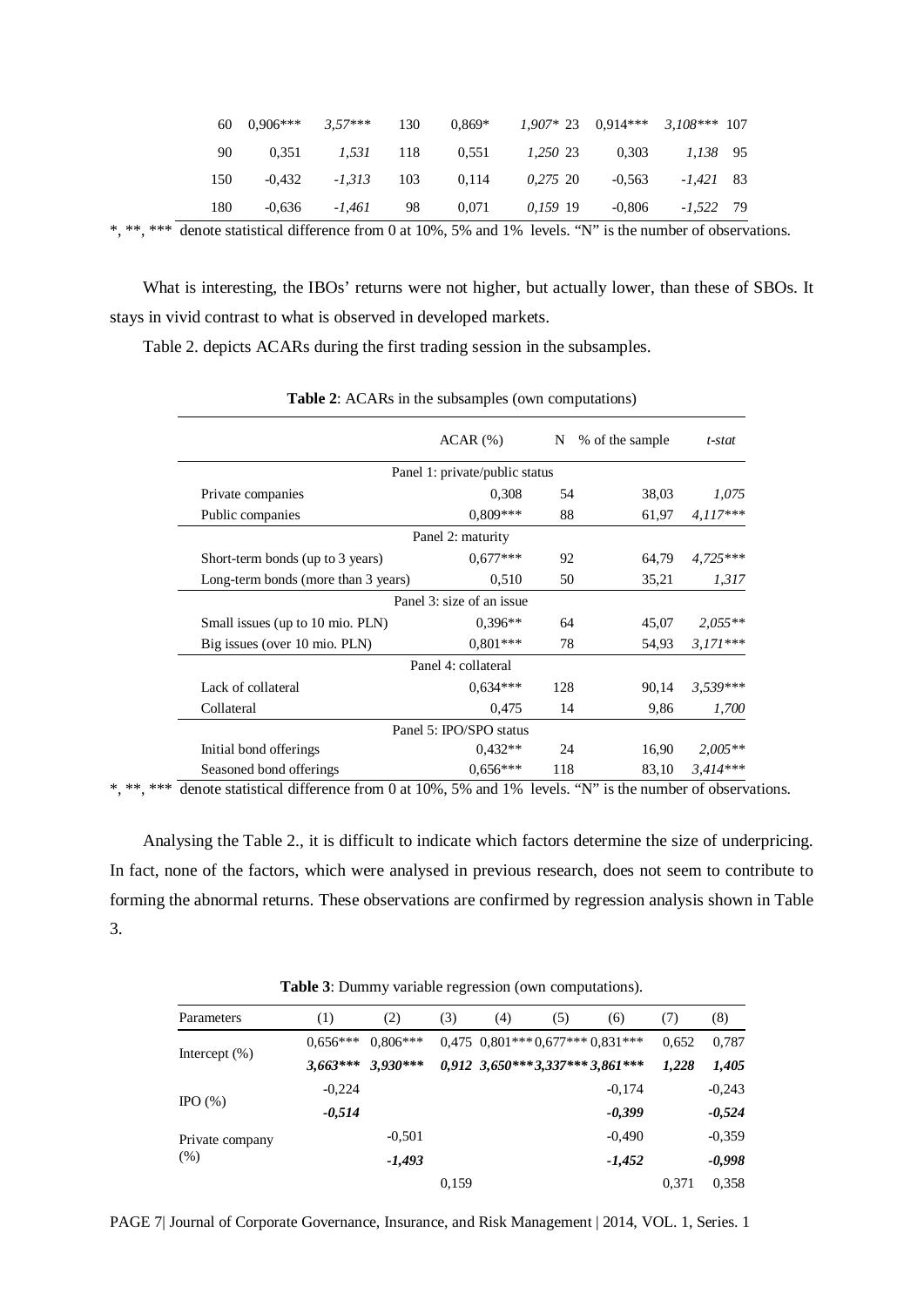| Lack of collateral<br>$(\% )$ |         |      | 0,291    |          |          |      | 0,654    | 0,626    |
|-------------------------------|---------|------|----------|----------|----------|------|----------|----------|
| Small issue (%)               |         |      | $-0.405$ |          |          |      | $-0.431$ |          |
|                               |         |      |          | $-1,239$ |          |      | $-1,524$ | $-1,188$ |
| Long-term bond                |         |      |          |          | $-0.167$ |      | $-0.368$ | $-0.345$ |
| $(\%)$                        |         |      |          |          | $-0,489$ |      | $-1,004$ | $-0,883$ |
| $R^{2}(%)$                    | 0,19    | 1,57 | 0,06     | 1,08     | 0.17     | 1,68 | 1,93     | 2,97     |
| Adjusted $R^2(%)$             | $-0.53$ | 0.86 | $-0.65$  | 0.38     | $-0.54$  | 0.27 | $-0.20$  | $-0.60$  |

\*, \*\*, \*\*\* denote statistical difference from 0 at 10%, 5% and 1% levels.

Although the intercept in most cases is significantly different from 0, but it was not possible to extract the factors that determine the size of underpricing.

#### **5. CONCLUSIONS**

In comparison with stock IPOs, anomalies connected with bond issues are relatively weakly investigated in the economic literature. Few studies concentrated mostly on US market suggested underpricing phenomenon among newly issued corporate bonds. This paper was probably the first attempt to find out whether the similar phenomenon may be observed on the Catalyst, and to answer the question which factors contribute to its creation.

The performed analysis allowed to confirm the existence of uderpricing of newly issued bonds in the CEE corporate bond market. However, it was not possible to indicate any specific factors which particularly impacted the size of underpricing. What is more, I was unable to confirm observations from the US market, that the abnormal returns are characteristic particularly for initial public offerings. On the Catlyst market in years 2010-13 the abnormal returns were generally similar, without regard for issue size, maturity, collateral, public or private status of an issuer, or the issue character: IBO or SBO.

Further research should concentrate on a few areas. Firstly, the sample should be expanded in both the time dimension (emissions which took place after publication of this paper) and the geographic dimension (emerging markets other than CEE). Moreover, it would be highly valuable to expand the sample into OTC market, for instance based on dealer quotations. Secondly, it would be very useful to design some credit risk index for the CEE corporate bond markets. It would allow more precise estimations of the underpricing. Thirdly, it would be valuable to assess the impact of a credit quality on the size of the underpricing and the price patterns following offerings. Nonetheless, the main obstacle is that most bonds on the Catalyst are not rated. Finally, increasing the number of dummy variables (for example with liquidity) could shed some light on the determinants of abnormal returns.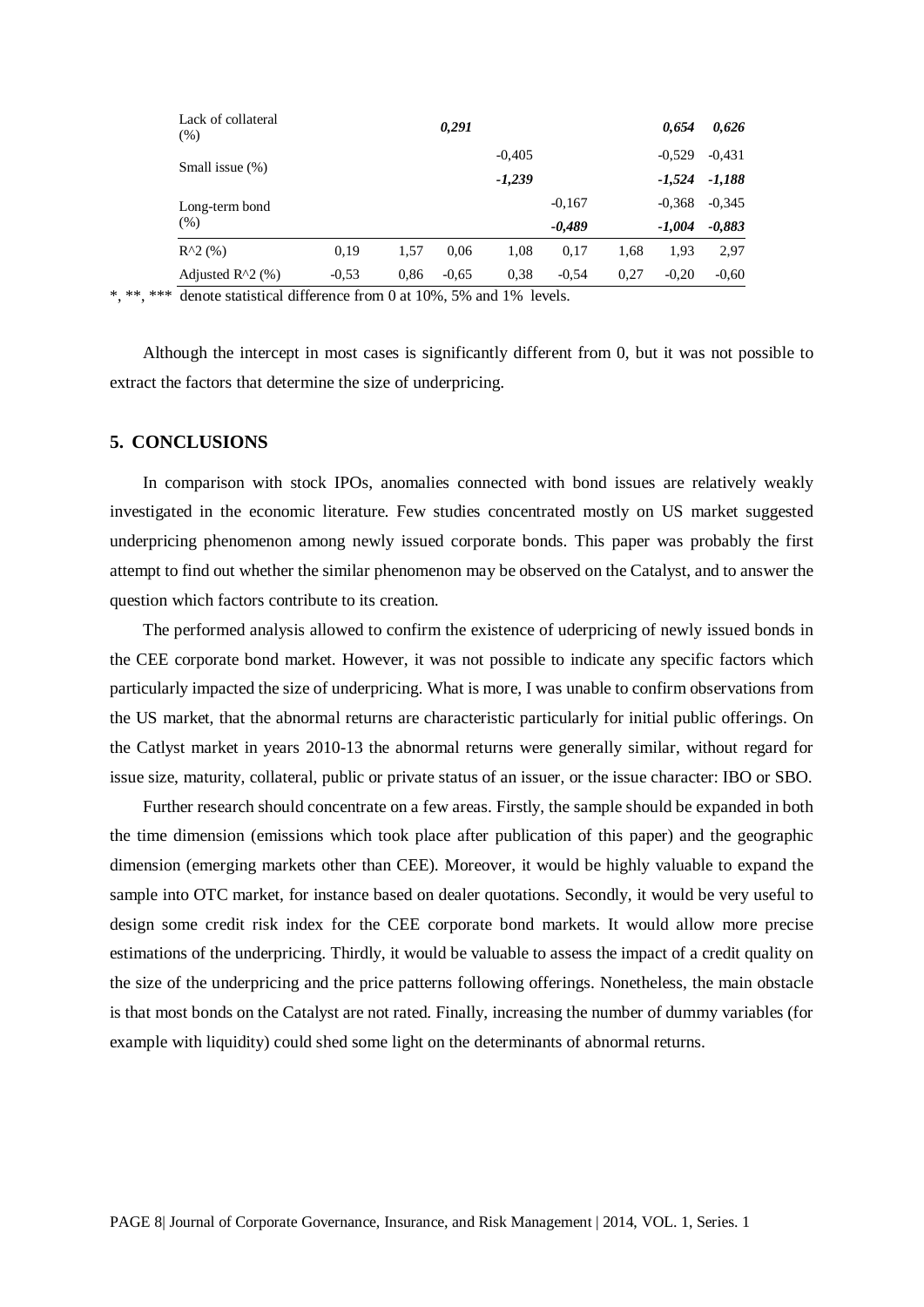#### **REFERENCES**

Allen F., Faulhaber G.R. (1989) "*Signalling by underpricing in the IPO market"*, Journal of Financial Economics, vol. 23, pp. 303-323

Benveniste L.M., Busaba W., Wilhelm W. J. (2002) "*Information externalities and the role of underwriters in primary equity markets"*, Journal of Financial Intermediation, vol. 11, pp. 61-86.

Benveniste L.M., Spindt P.A. (1989) "*How investment banks determine the offer price and allocation of new issues"*, Journal of Financial Economics, vol. 24, pp. 341-361.

Booth J. R., Chua L. (1996) "*Ownership dispersion, costly information and IPO underpricing"*, Journal of Financial Economics, vol. 41, pp. 291-310.

Cai N.C., Helwege J., Warga A. (2007), "Unde*rpricing in the Corporate Bond Market"*, Review of Financial Studies, Vo. 20, no. 6, pp. 2021-2046.

Campbell J.Y., Lo A.W., MacKinlay A.C. (1996) "*The Econometrics of Financial Markets"*, Princeton University Press, USA.

Carty L. (1996) "*Is there a Reputation Effect in the US Public Debt Market?"*, Columbia University working paper.

Chemmanur T.J., Fulghieri P. (1994) "*Investment bank reputation, information production, and financial intermediation"*, Journal of Finance, vol. 49, pp. 57-79.

Chemmanur T.J., Paeglis I. (2005) "*Management quality, certification and initial public offerings"*, Journal of Financial Economics, vol. 76, pp. 331-368.

Datta S., Iskandar-Datta M., Patel A. (1997) "*The Pricing of Initial Public Offers of Corporate Straight Debt"*, Journal of Finance, vol. 52, no. 1, pp. 379-396.

Diamond D. W. (1989) "*Reputation acquisition in debt markets"*, Journal of Political Economy, vol. 97, pp. 828-862.

Diamond D.W. (1991) "*Monitoring and reputation – The choice between bank loans and directly placed debt"*, Journal of Political Economy, vol. 99, pp. 689-721.

Ederington L.H. (1974) "*The yield spread on new issues of corporate bonds"*, Journal of Finance, vol. 29, pp. 1531-1543.

Ellul A., Pagano M. (2006) "*IPO Underpricing and After-Market Liquidity"*, The Review of Financial Studies, vol. 19, no. 2, pp. 381-421.

Fama E. (1998) "*Market efficiency, long-term returns, and behavioral finance"*, Journal of Financial Economics, vol. 49, pp. 283-306.

Fenn G.W. (2000) "*Speed of issuance and the adequacy of disclosure in the 144a high-yield debt marke*t", Journal of Financial Economics, vol. 56, pp. 383-405.

Fung W.K.H., Rudd A. (1986) "*Pricing new corporate bond issues: An analysis of issue cost and seasoning effects"*, Journal of Finance, vol. 3, pp. 633-643.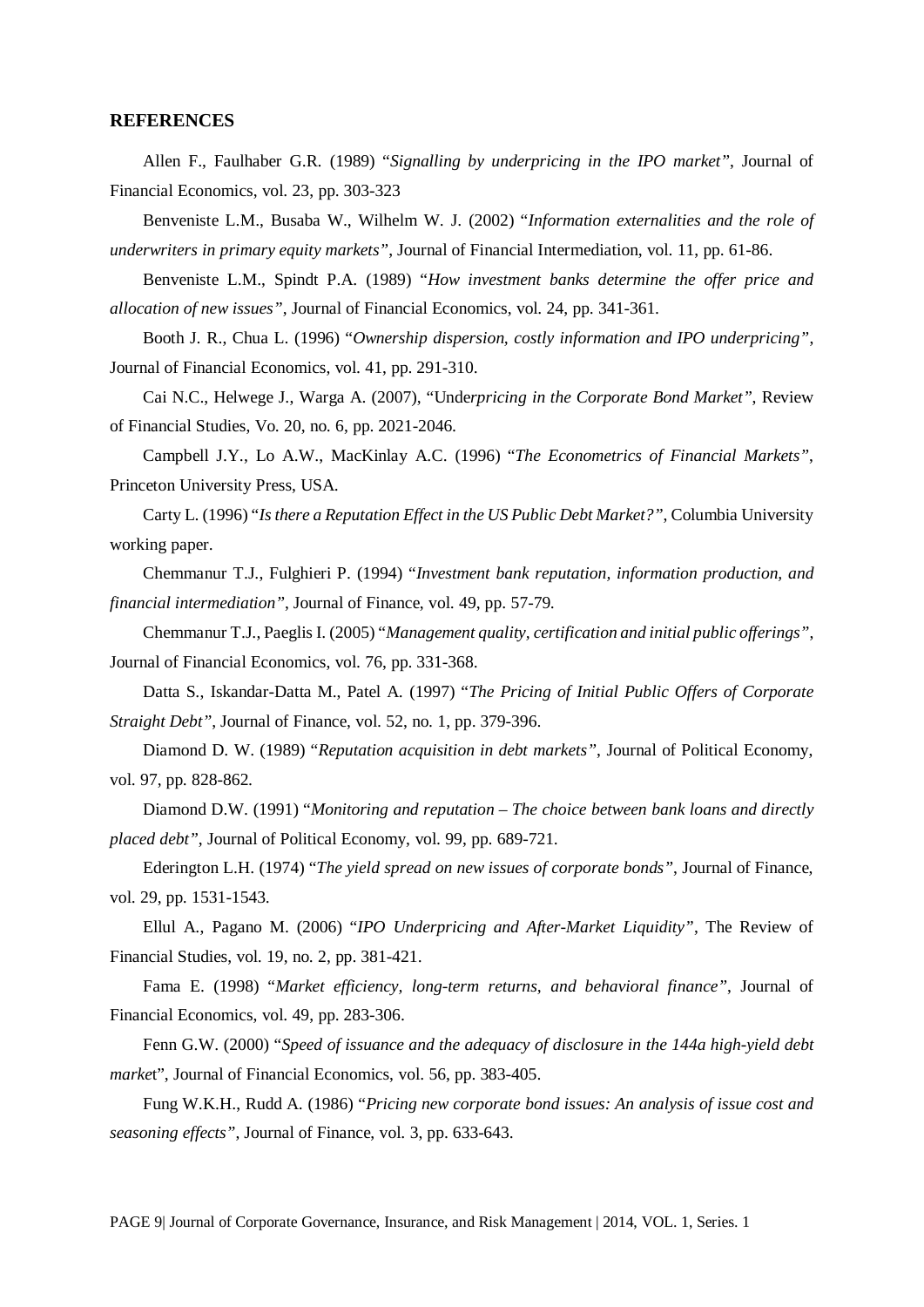Gorton G. (1996) "*Reputation formation in early bank note markets"*, Journal of Political Economy, vol. 104, pp. 346-397.

Grinblatt M., Hwang C.Y. (1989) "*Signalling and the pricing of unseasoned new issues"*, Journal of Finance, vol. 44, pp. 393-420.

Helwege J., Kleiman P. (1998) "*The pricing of high-yield debt IPOs"*, The Journal of Fixed Income, vol. 8, pp. 61-68.

Hughes P.J., Thakor A.V. (1992) "*Litigation risk, intermediation risk and the underpricing of initial public offerings"*, Review of Financial Studies, vol. 4, 709-742.

Jenkinson T., Ljungqvist A. (2001) "*Going Public: The Theory and Evidence on How Firms Raise Equity Finance"*, Oxford University Press, New York.

Kothari S., Warner J. (1997) "*Measuring long-horizon security price performance"*, Journal of Financial Economics, vol. 43, pp. 301-339.

Kothari S., Warner J. (2006) "*Econometrics of event studies"*, [in:] E. Eckbo (red.), Handbook of Empirical Corporate Finance, Elsevier-North-Holland, Amsterdam.

Kozhanov I., Ogden J.P. (2012) "*The Pricing and Performance of New Corporate Bonds: Sorting Out Underpricing and Liquidity Effects"*, working paper.

Kozhanov I., Ogden J.P., Vaghefi F. (2011), "*The Pricing and Performance of New Corporate Bonds: TRACE-Era Evidence"*, working paper.

Lindvall J. (1977) "*New issue corporate bonds, seasoned market efficiency and yield spreads"*, Journal of Finance, vol. 32, pp. 1057-1067

MacKinlay A.C. (1997) "*Event studies in economics and finance"*, Journal of Economic Literature, vol. 35, no. 1, pp. 13-39.

McKenzie C.R., Takaoka pp. (2008), "*Mispricing in the Japanese Corporate Bond Market"*, working paper.

Ritter J. R. (1998) "*Initial Public Offerings"*, Warren Gorham & Lamont Handbook of Modern Finance, USA.

Rock K. (1986) "*Why new issues are underpriced"*, Journal of Financial Economics,vol. 15, s.187- 212.

Sherman A.E., Titman pp. (2002) "*Building the IPO order book: Underpricing and participation limits with costly information"*, Journal of Financial Economics, vol. 65, pp. 3-29.

Sorenson E.H. (1982) "*On the seasoning process of new bonds: Some are more seasoned than others"*, Journal of Financial and Quantitative Analysis, vol. 42, pp. 195-208.

Takaoka S., McKenzie C.R. (2006) "*The impact of bank entry in the Japanese corporate bond underwriting market"*, Journal of Banking & Finance, vol. 30, no. 1, pp. 59-83.

Wasserfallen W., Wydler D. (1988) "*Underpricing of newly issued bonds: Evidence from the Swiss capital market"*, Journal of Finance, vol. 43, pp. 1177-1191.